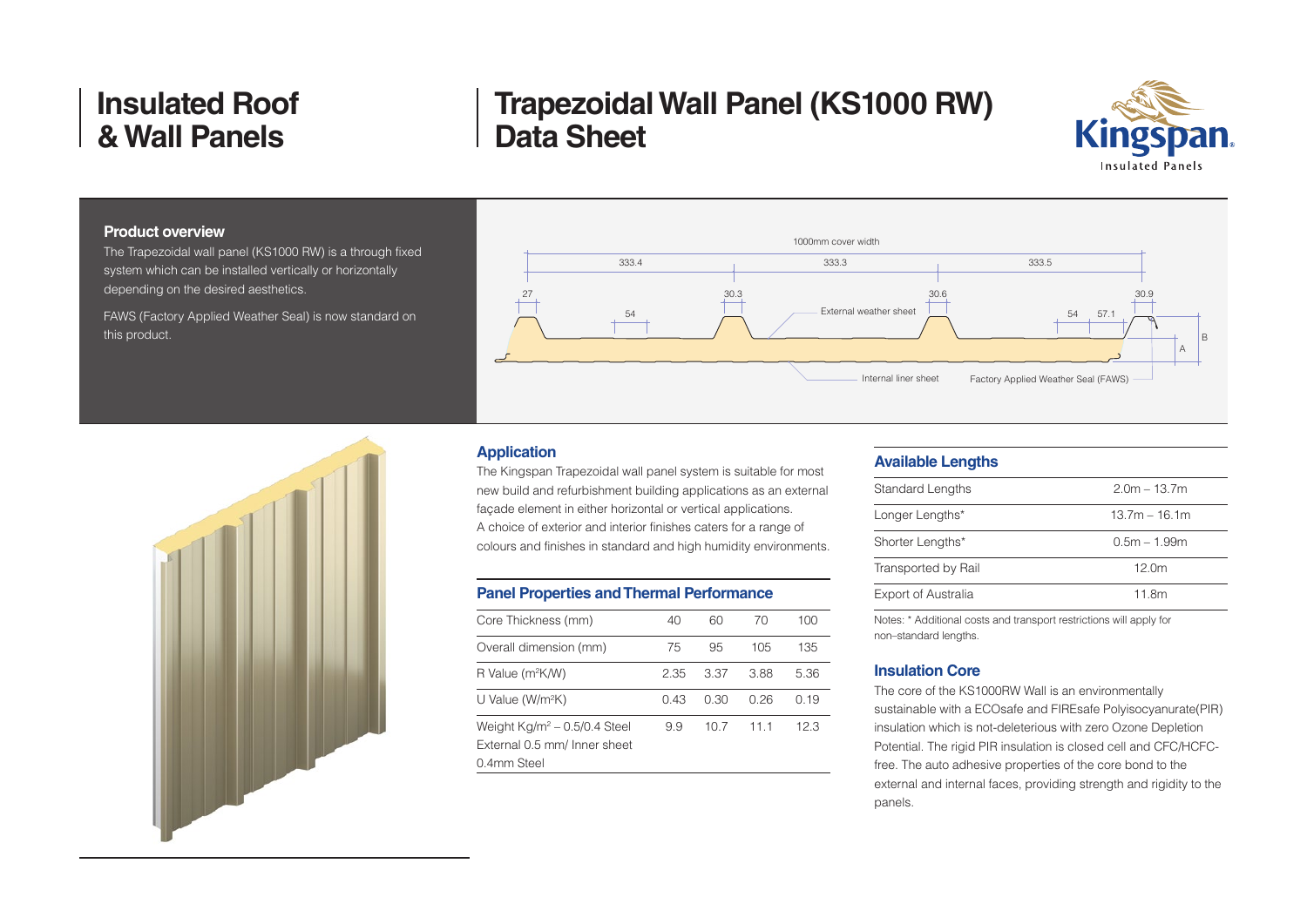| <b>Trapezoidal Wall Panel (KS1000 RW)</b> |  |
|-------------------------------------------|--|
| <b>Data Sheet</b>                         |  |



#### **Product Tolerances** RW **Length <6m 6-12m >12m** Length ±4mm ±6mm ±8mm Width  $\pm 3$ mm  $\pm 3$ mm  $\pm 3$ mm **Thickness <50mm 50-100m 100m+**  $\text{Thickness}$   $\pm 2 \text{mm}$   $\pm 3 \text{mm}$ /-2mm  $\pm 3 \text{mm}$ Squareness  $\pm 0.5\%$ mm of width ±0.5%mm of width ±0.5%mm of width

### **Biological**

Kingspan insulated wall panels are normally immune to attack from mould, fungi, mildew, and vermin. No urea formaldehyde is used is the construction, and the panels are not considered deleterious.

#### **Environmental**

Kingspan has undertaken a Life Cycle Assessment of the KS1000RW Wall panels, and have published an Environmental Product Declaration (EPD) on their performance. The results document that the KS1000RW Wall insulated panels are listed as a Type 3 Ecolabel with the Australian EPD Programme. The KS1000RW is certified with Ecospecifer Global Green Tag as a Greentag Gold Plus with a GreenRate Level A rating.

# **FM Approval**

Kingspan KS1000RW Wall systems are available with FM Global FMRC 4880 Approved Unlimited Height and FM Global 4881 Approved Class 1 Exterior Wall System Certifications.

# **Fire Performance**

Kingspan products have an extensive fire testing background, which covers both insurance and regulatory areas. When tested to AS/NZS 1530.3 for fire hazards, Kingspan panels achieved the fire hazard results as outlined in the below table.

| <b>Ignitability Index</b>     |  |
|-------------------------------|--|
| Spread of Flame Index (SFI)   |  |
| Heat Evolved Index            |  |
| Smoke Development Index (SDI) |  |

| <b>Panel Cut Backs</b>    |                  |
|---------------------------|------------------|
| Minimum Cut Back          | 50 <sub>mm</sub> |
| End Lap Horizontally Laid | 75 <sub>mm</sub> |
| End Lap Vertically Laid   | 75 <sub>mm</sub> |
| Maximum Cut Back*         | $200$ mm         |

Note\* It's important to note that the cut core and steel will not be removed and will have to be carried out on site by the installer for cut backs larger than 150mm.

### **Acoustic Performance**

For sound transmission reduction, Kingspan panels typically have a single figure weighted sound reduction index (SRI) of Rw = 24dB. For specific acoustic solutions contact Kingspan Technical Services.

| Frequency (Hz) | SRI (dB) |
|----------------|----------|
| 63             | 13       |
| 125            | 17       |
| 250            | 21       |
| 500            | 26       |
| 1000           | 26       |
| 2000           | 26       |
| 4000           | 42       |
| 8000           | 52       |
| Rw             | 24       |

The Kingspan Trapezoidal wall system (KS1000RW Wall) meets the requirements of the BCA Specification C1.10a as a Group 2 product, when tested to ISO9705.

When tested to AS1530.4 Kingspan panels achieved the following Fire Resistance Level (FRL) results:

| Product  | Thickness (mm)   | Wall       |
|----------|------------------|------------|
| KS1000RW | 40 <sub>mm</sub> | $-1144/18$ |
| KS1000RW | $100$ mm         | $-1241/43$ |

Summary of FRL performance of Kingspan Products: Structural Adequacy/ Integrity/Insulation

It must be noted that standard Kingspan Insulation details need to be supplemented by the detailing (especially for panel joints), as listed in the firewall model specifications series which can be provided on request. This is essential for achieving the above fire resistance levels.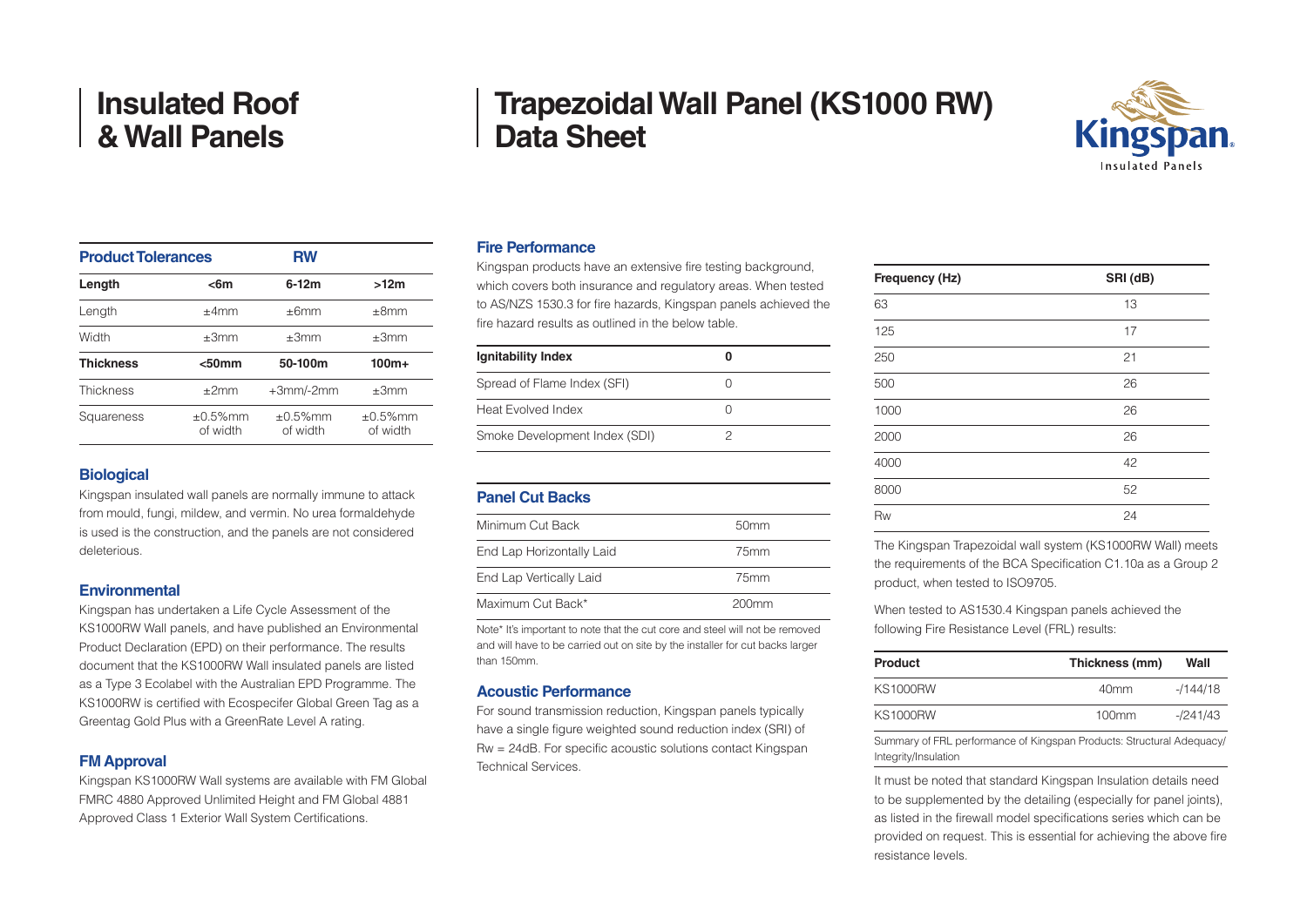# **Quality & Durability**

Kingspan KS1000RW Wall panels are manufactured from the highest quality materials, using state of the art production equipment to rigorous quality standards, ensuring long term reliability and service life. The manufacturing plant where the product is made is fully compliant with ISO 9001(Quality), ISO 14001(Environmental) and OHSAS 18001 (Health and Safety).

# **CodeMark Certification**

The KS1000RW Wall is CodeMark certified to comply with various sections of the Building Code of Australia. For further details please refer to the CodeMark Certificate which can be found on the ABCB website. Please see: www.abcb.gov.au/ Product-Certification/CodeMark-Certification-Scheme.

# **Cyclonic Applications**

A significant part of the Australian coastline is deemed to be in cyclonic regions. As a result of this, Kingspan have carried out testing on the KS1000RW in accordance with the requirements of the BCA B1.2 for low-high-low performance requirements. For further details please contact Kingspan Technical Services for project specific details.

# **Site Installation Procedure**

Site assembly instructions are available from Kingspan Technical Services. Kingspan recommend that the appointed contractor attends the appropriate product installation training course prior to installation which is provided by Kingspan Field Services.

# **Trapezoidal Wall Panel (KS1000 RW) Data Sheet**



# **Materials**

#### **Exterior Weather Sheet**

**Accreditations**

**Environment** ISO 14001

SAIGLOBAL

Quality ISO 9001

 $S = 41 \text{ G}$ 

■ Substrate to be minimum 0.5mm thick Zincalume AM100/ AM150 coated steel to AS1397.

> Health & Safety OHSAS 18001

SAIGLOBAL

### **Internal Liner Sheet**

Substrate to be minimum 0.4mm thick steel coated steel to AS1397.

- CleanSafe15 The coating has been developed for use as the internal lining of insulated panels. Standard colour is "bright White" with an easily cleaned surface.
- Other finishes are available on a project specific bases





*Dandirri Contact Centre*